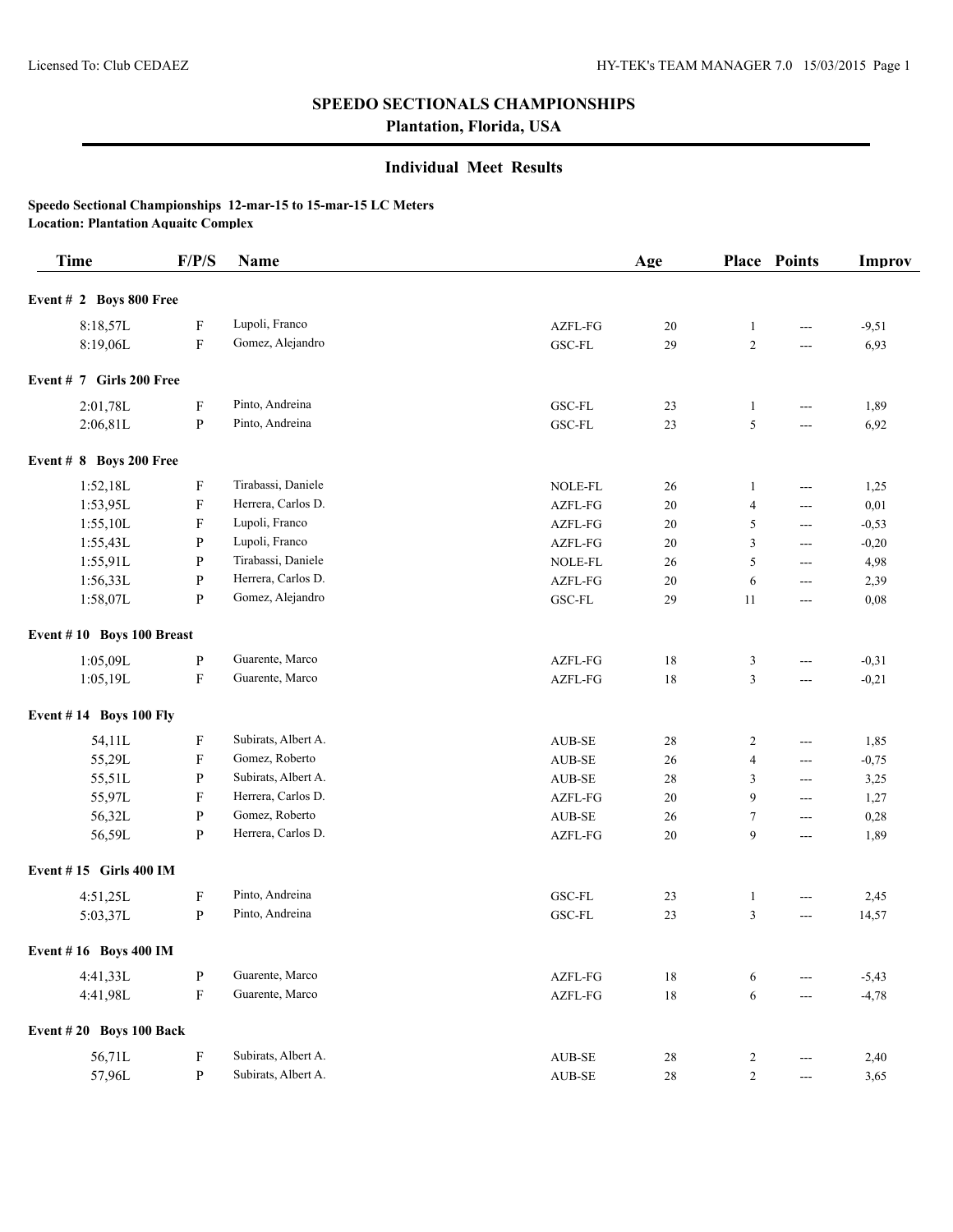### **SPEEDO SECTIONALS CHAMPIONSHIPS**

**Plantation, Florida, USA**

### **Individual Meet Results**

**Speedo Sectional Championships 12-mar-15 to 15-mar-15 LC Meters**

| <b>Time</b>                   | F/P/S                     | <b>Name</b>         |               | Age    |                | <b>Place Points</b> | Improv |
|-------------------------------|---------------------------|---------------------|---------------|--------|----------------|---------------------|--------|
| Event #22 Boys 50 Breast      |                           |                     |               |        |                |                     |        |
| 29,41L                        | ${\bf F}$                 | Herrera, Carlos D.  | AZFL-FG       | $20\,$ | 3              | ---                 | 0,38   |
| 30,17L                        | ${\bf P}$                 | Herrera, Carlos D.  | AZFL-FG       | 20     | $\overline{4}$ | ---                 | 1,14   |
| Event $#24$ Boys 50 Fly       |                           |                     |               |        |                |                     |        |
| 24,54L                        | ${\bf F}$                 | Subirats, Albert A. | <b>AUB-SE</b> | 28     | $\sqrt{2}$     | ---                 | 0,70   |
| 25,06L                        | ${\bf P}$                 | Subirats, Albert A. | AUB-SE        | 28     | $\overline{2}$ | ---                 | 1,22   |
| 25,30L                        | ${\bf F}$                 | Herrera, Carlos D.  | AZFL-FG       | 20     | $\overline{4}$ | $\overline{a}$      | 0,20   |
| 25,56L                        | ${\bf P}$                 | Herrera, Carlos D.  | AZFL-FG       | 20     | 3              | $ -$                | 0,46   |
| <b>Event #25 Girls 200 IM</b> |                           |                     |               |        |                |                     |        |
| 2:24,29L                      | ${\bf P}$                 | Pinto, Andreina     | GSC-FL        | 23     | 3              | ---                 | 5,98   |
| Event #27 Girls 50 Free       |                           |                     |               |        |                |                     |        |
| 26,07L                        | $\boldsymbol{\mathrm{F}}$ | Semeco, Arlene      | $CSSC$ -FL    | 30     | 3              | ---                 | 0,34   |
| 26,35L                        | ${\bf P}$                 | Semeco, Arlene      | $CSSC$ -FL    | $30\,$ | $\overline{4}$ | $\overline{a}$      | 0,62   |
| Event #28 Boys 50 Free        |                           |                     |               |        |                |                     |        |
| 23,72L                        | $\boldsymbol{\mathrm{F}}$ | Gomez, Roberto      | <b>AUB-SE</b> | 26     | 5              | ---                 | 0,50   |
| 23,96L                        | ${\bf F}$                 | Herrera, Carlos D.  | AZFL-FG       | 20     | 9              | $\frac{1}{2}$       | 0,07   |
| 24,05L                        | ${\bf P}$                 | Gomez, Roberto      | AUB-SE        | 26     | 6              | $\overline{a}$      | 0,83   |
| 24,34L                        | ${\bf P}$                 | Herrera, Carlos D.  | AZFL-FG       | 20     | 11             | ---                 | 0,45   |
| 24,62L                        | $\mathbf{P}$              | Tirabassi, Daniele  | NOLE-FL       | 26     | 14             | ---                 | 0,34   |
| Event #29 Girls 400 Free      |                           |                     |               |        |                |                     |        |
| 4:12,56L                      | $\boldsymbol{\mathrm{F}}$ | Pinto, Andreina     | GSC-FL        | 23     | $\mathbf{1}$   | ---                 | 5,31   |
| 4:26,06L                      | $\mathbf{P}$              | Pinto, Andreina     | GSC-FL        | 23     | $\mathbf{1}$   | ---                 | 18,81  |
| Event #30 Boys 400 Free       |                           |                     |               |        |                |                     |        |
| 3:59,65L                      | ${\bf F}$                 | Lupoli, Franco      | AZFL-FG       | 20     | $\overline{c}$ | ---                 | 0,33   |
| 4:01,32L                      | $\mathbf F$               | Gomez, Alejandro    | GSC-FL        | 29     | 3              | $\overline{a}$      | 1,45   |
| 4:02,56L                      | ${\bf P}$                 | Lupoli, Franco      | AZFL-FG       | 20     | $\mathbf{1}$   | $\overline{a}$      | 3,24   |
| 4:05,78L                      | ${\bf P}$                 | Gomez, Alejandro    | GSC-FL        | 29     | 5              | ---                 | 5,91   |
| Event #33 Girls 200 Fly       |                           |                     |               |        |                |                     |        |
| 2:12,26L                      | $\boldsymbol{\mathrm{F}}$ | Pinto, Andreina     | <b>GSC-FL</b> | 23     | 1              | ---                 | 2,09   |
| 2:17,53L                      | ${\bf P}$                 | Pinto, Andreina     | GSC-FL        | 23     | $\mathbf{1}$   | ---                 | 7,36   |